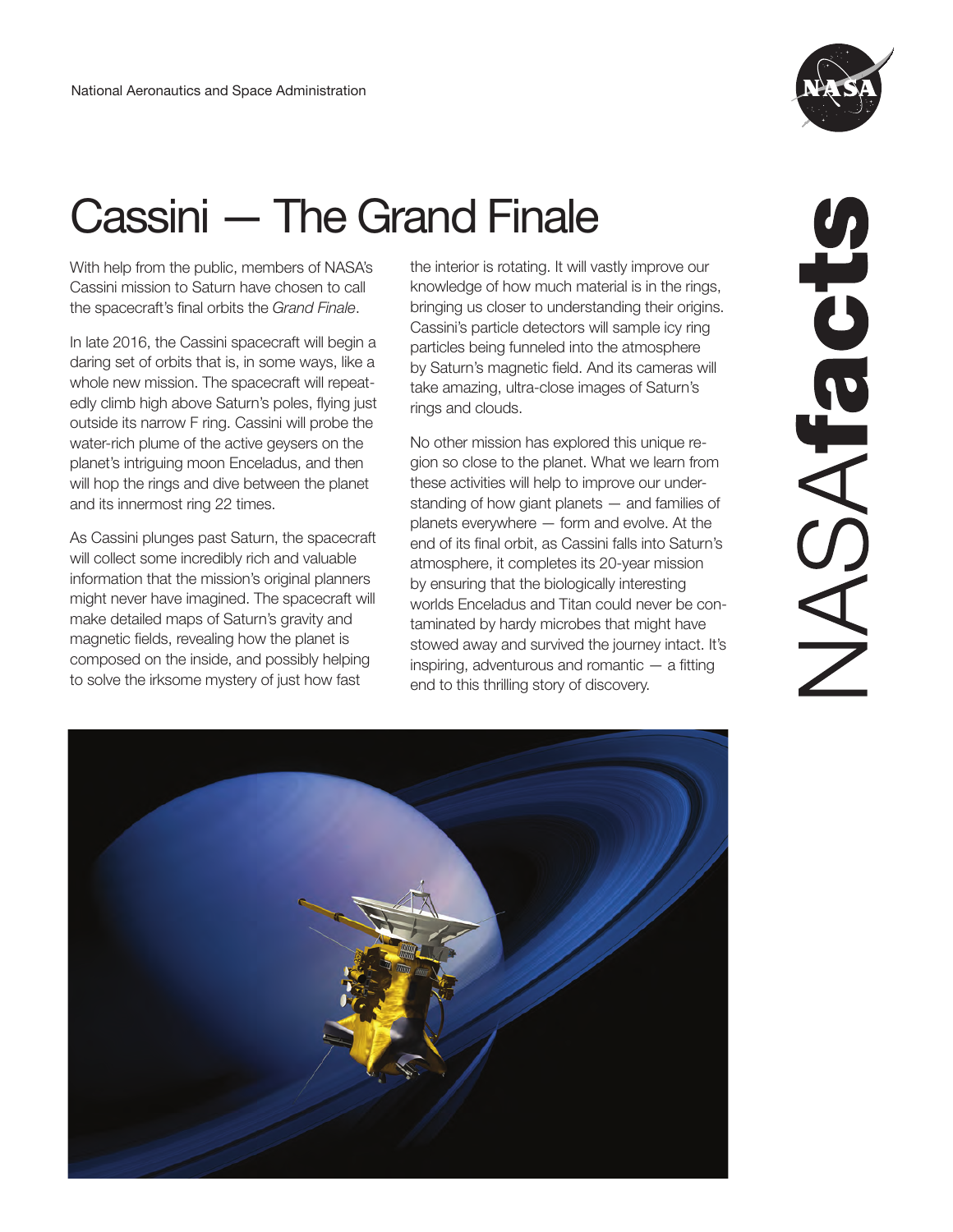

*1. This huge northern hemisphere storm wrapped around the entire planet.* 

*2. This view of Saturn's rings in the ultraviolet indicates there is more ice toward the outer part of the rings.* 

*3. Cassini captured this false-color view of the tiny moon Hyperion in 2005. The color differences may indicate differences in surface material composition.* 

*4. Color was used in this simulated image to represent information about ring particle sizes based on measurements of three radio signals sent to Earth by Cassini.* 

*5. Vertical structures rise from the edge of the B ring, perhaps formed as moonlets disturb the ring particles streaming nearby.* 

*6. Radar imaging data from Cassini indicate the presence of large bodies of liquid on Titan's surface.* 

*7. Three of Saturn's moons are seen against the darkened nightside of the planet.*<br>Dione (at left) is partly obscured by Saturn.

*8. The final part of Cassini's mission — the Grand Finale — will take the spacecraft to previously unexplored regions of the Saturn system.*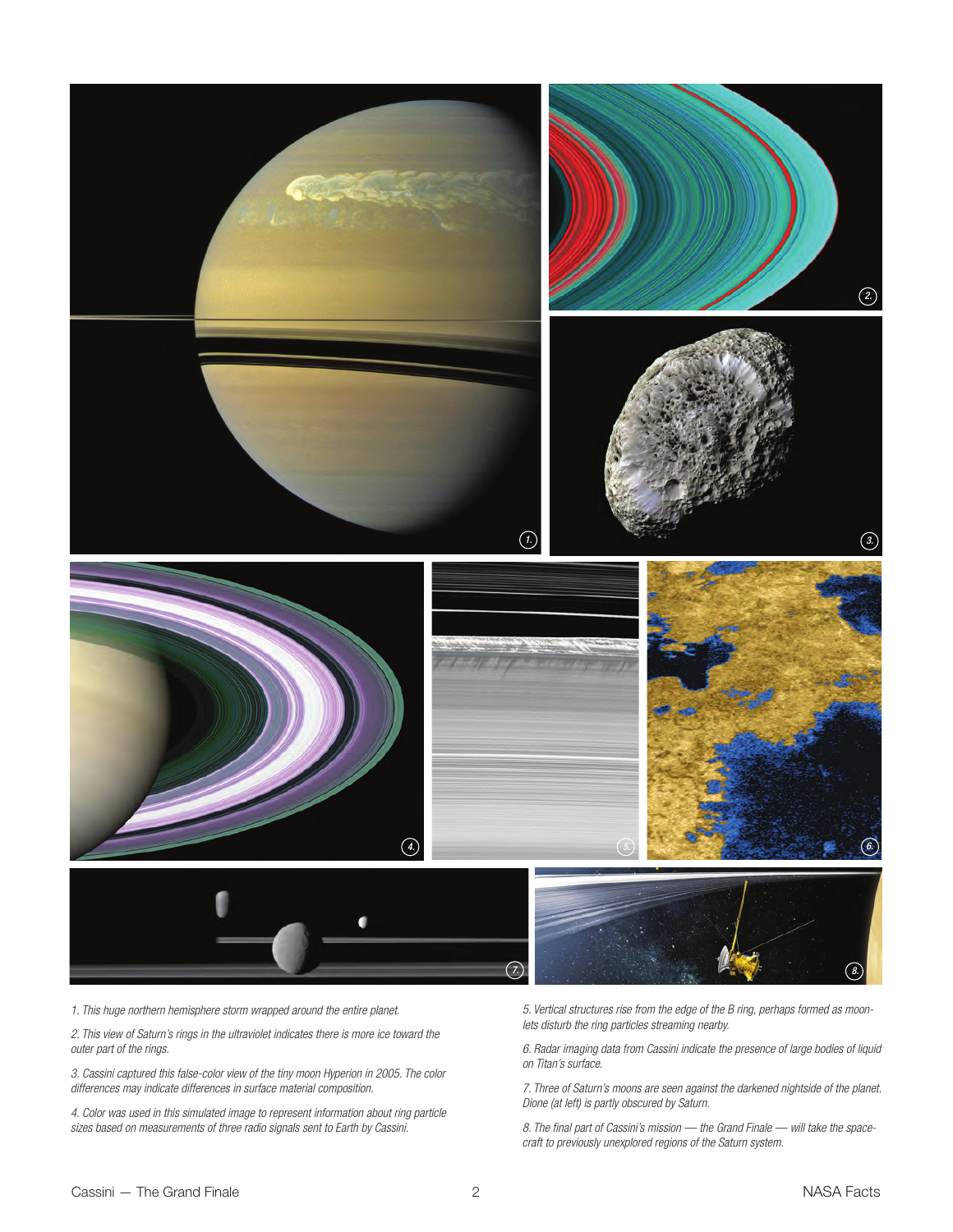#### **Mission Science Objectives**

**Saturn** – cloud properties and atmospheric composition; winds and temperatures; internal structure and rotation; ionosphere; origin and evolution

**Rings** — Structure and composition; dynamical processes; interrelation of rings and satellites; dust and micrometeoroid environment

**Titan** — Atmospheric constituent abundances; distribution of trace gases and aerosols; winds and temperatures; surface state and composition; upper atmosphere

**Icy Satellites** — Characteristics and geological histories; mechanisms of surface modification; surface composition and distribution; bulk composition and internal structure; interaction with magnetosphere

**Magnetosphere** – Configuration and current systems; particle composition, sources and sinks; dynamics of the magnetosphere; interaction with solar wind, satellites and rings; Titan's interaction with solar wind and magnetosphere

#### **A Decade of Discoveries**

As of its 10th anniversary in Saturn orbit, July 2014, the stalwart spacecraft has beamed back to Earth more than 500 gigabytes of scientific data through NASA's Deep Space Network, enabling the publication of more than 3,000 scientific papers. Cassini has completed more than 200 orbits of Saturn, carried out 132 close flybys of Saturn's moons and discovered seven new moons.

Representing just a sampling, 10 of Cassini's top accomplishments and discoveries are:

- The European Space Agency's Huygens probe, carried to the Saturn system aboard the Cassini orbiter, parachutes to Titan, making the first landing on a moon in the outer solar system.
- Cassini discovers active, icy plumes spraying from "tiger stripe" fractures on Saturn's moon Enceladus.
- Saturn's rings are found to be active and dynamic  $$ a laboratory for how planets or moons form.
- Titan, Saturn's largest moon, is revealed to have rain, rivers, lakes and seas; it is shrouded in a thick, nitrogen-rich atmosphere that might be similar to what Earth's was like long ago.

#### **Mission Timeline**

0

## 1997

(EDT) from Cape Canav The orbiter, the largest interplanetary spacecraft ever constructed by NASA, launches on October 15 eral Air Force Station in Florida, with the European Space Agency's Huygens probe aboard.

#### 2004

Arrival and orbit insertion on June 30 (PDT). Cassini passes between the F and G rings and allows itself to be captured as a satellite of Saturn.

#### 2004 – 2008

Cassini's four-year prime mission orbital tour consists of 45 Titan encounters, 10 icy satellite encounters and 76 orbits of Saturn.

#### 2010 – 2017

11 Enceladus encoun Solstice Mission: sevenyear mission extension consisting of 155 orbits, 54 Titan encounters, ters, 5 other icy moon encounters; opportunity to observe spring–early summer in northern hemisphere.

#### 1997 – 2004

Seven-year cruise to Saturn on a gravity-assist trajectory: two swingbys of Venus, one of Earth and one of Jupiter to give the spacecraft the boost needed to reach Saturn.

### 2005

Released on Decem through Titan's atmo Released on Decem<br>ber 24, 2004, the Huy<br>gens probe descends sphere, lands on Titan and relays data to Earth on January 14, 2005.

#### 2008 – 2010

64 orbits, 28 Titan en Equinox Mission: twoyear mission extension, counters, 8 Enceladus encounters, 3 with other smaller icy satellites; equinox crossing in August 2009.

#### 2017

Grand Finale: at the spacecraft's final orbit, it falls into Saturn's atmosphere, ending its extraordinary 20-year mission of discovery.